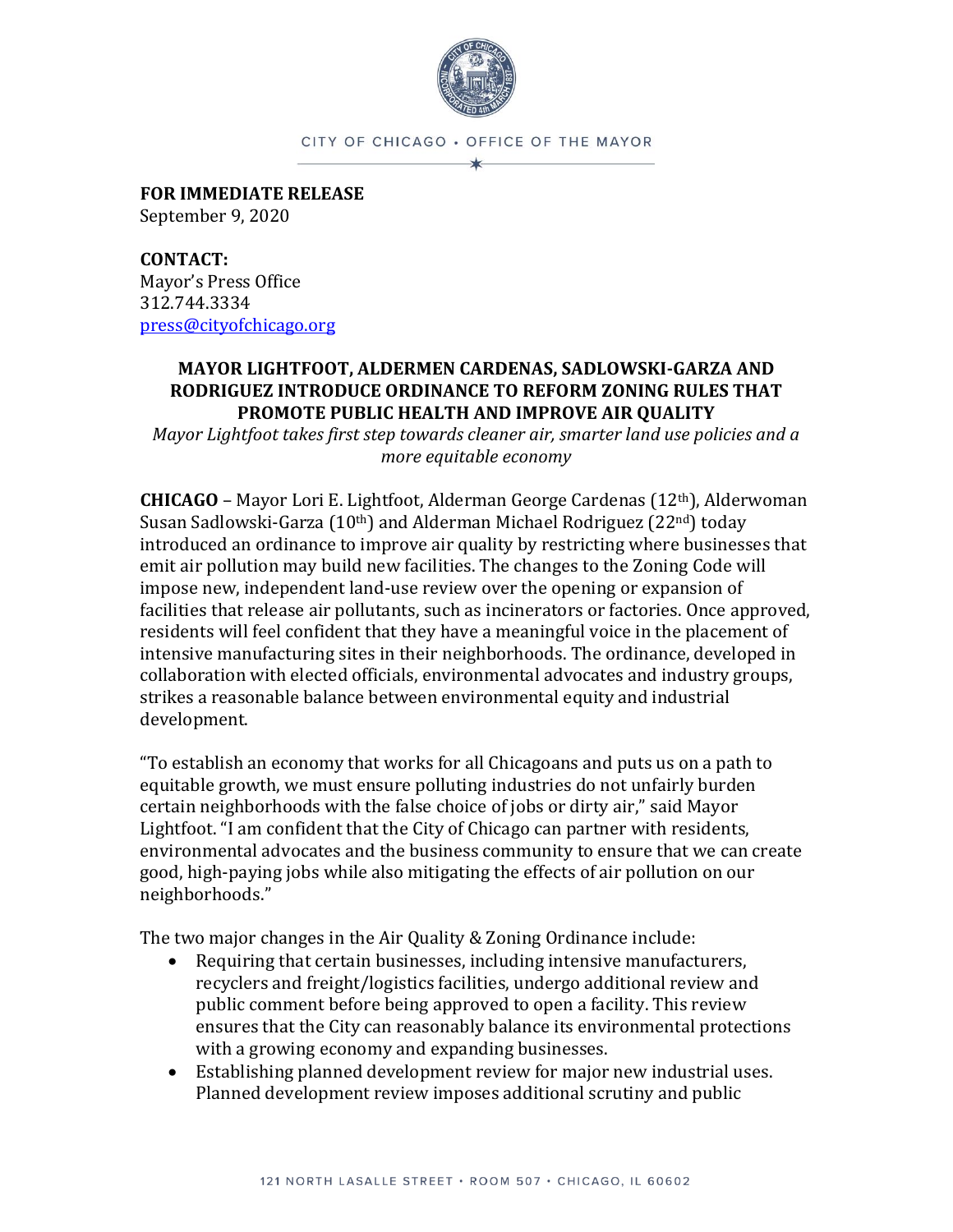

comment, as well as City Council approval, for the most intensive industrial and manufacturing uses.

"The 12th Ward is home to the historic Central Manufacturing District (CMD), a strong economic asset in our city," said Alderman Cardenas (12<sup>th</sup> Ward), Chairman of the Committee on Environmental Protection and Energy. "The CMD presents an opportunity to reimagine industrial development. This ordinance demonstrates our commitment to inclusive land-use planning and equitable economic growth. While these businesses and industries are vital to our economic vitality, by strengthening industrial permitting we are ensuring that there is a thoughtful process that examines the impact of new facilities on surrounding areas, making people and their health the top priority."

"The 10<sup>th</sup> Ward is known for being a heavy manufacturing area, but we also want to be known as a safe and healthy place to live," said Alderman Sadlowski-Garza (10<sup>th</sup> Ward). "I am glad that we are now making a strong stance on where new manufacturing facilities are located in our city is located and putting the health of residents is our main priority."

"This ordinance is long overdue for the City of Chicago and is a good step forward," said Alderman Rodriguez (22<sup>nd</sup> Ward). "We have to send a strong message to our residents that they come first and that we are doing everything in our power to ensure that new industrial facilities also place people and neighborhoods top-ofmind."

As the Chicago Department of Public Health (CDPH) identified in its first-ever Air [Quality and Health Report,](https://www.chicago.gov/content/dam/city/depts/cdph/statistics_and_reports/Air_Quality_Health_doc_FINALv4.pdf) Chicago continues to face below-standard air quality for ozone and fine particulate matter. Concentrations of fine particulate matter are highest near the source emitting the pollutant. As a result, the City must make sure its land is used in a way that makes sure that new polluting uses are not placed near the residents who are most vulnerable to air pollution.

"Addressing air pollution in Chicago is one of my team's top priorities, particularly in communities with higher rates of chronic disease and social factors that make it harder for people to access care," said Department of Public Health (CDPH) Commissioner Allison Arwady, M.D. "The Air Quality and Health Report makes clear that Chicago's residents, especially those in the West and Southeast Sides, face inequitable burdens from air pollution and this ordinance is an important step in ensuring that, one day, no Chicagoan will unfairly suffer from the effects from air pollution."